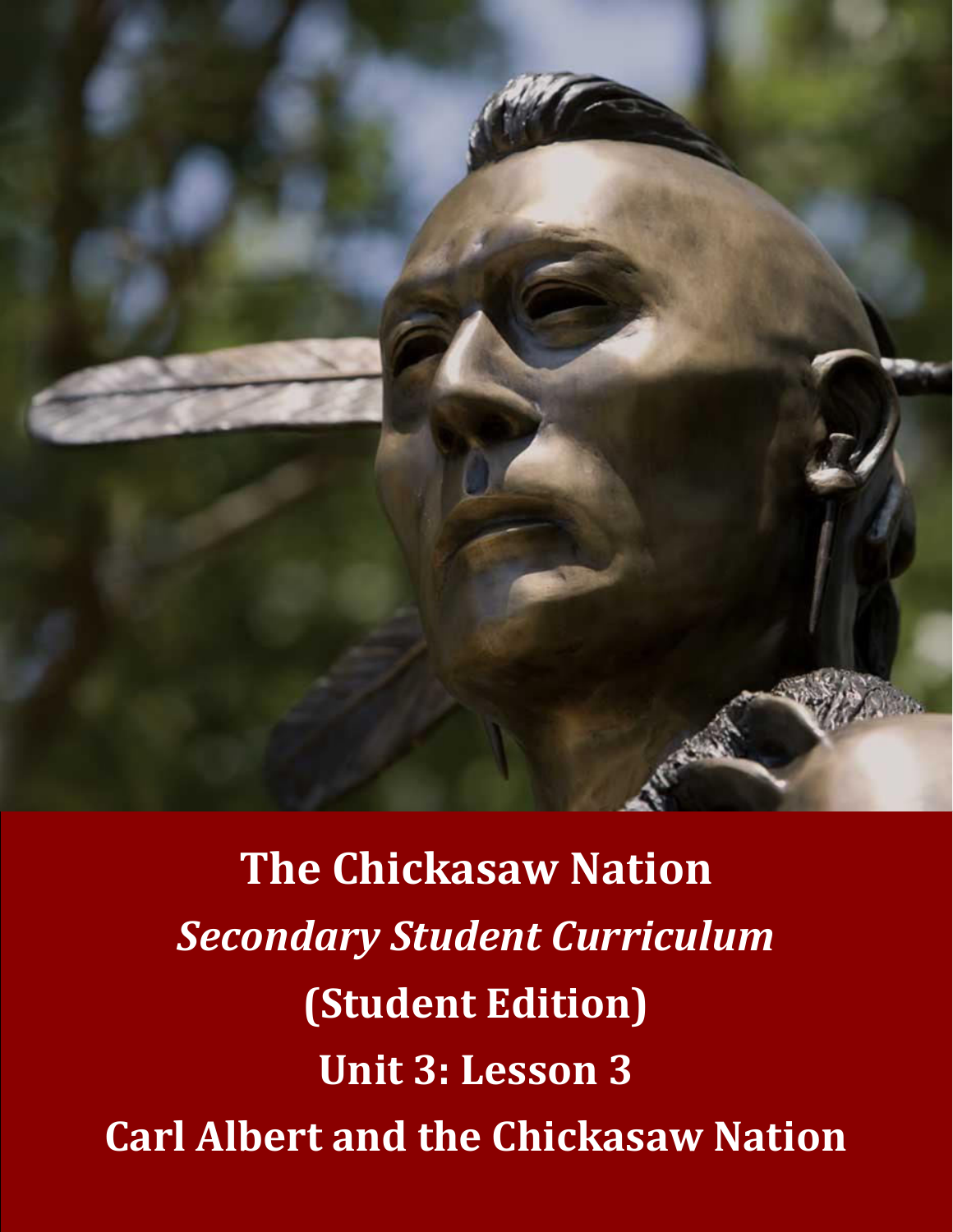# **Table of Contents**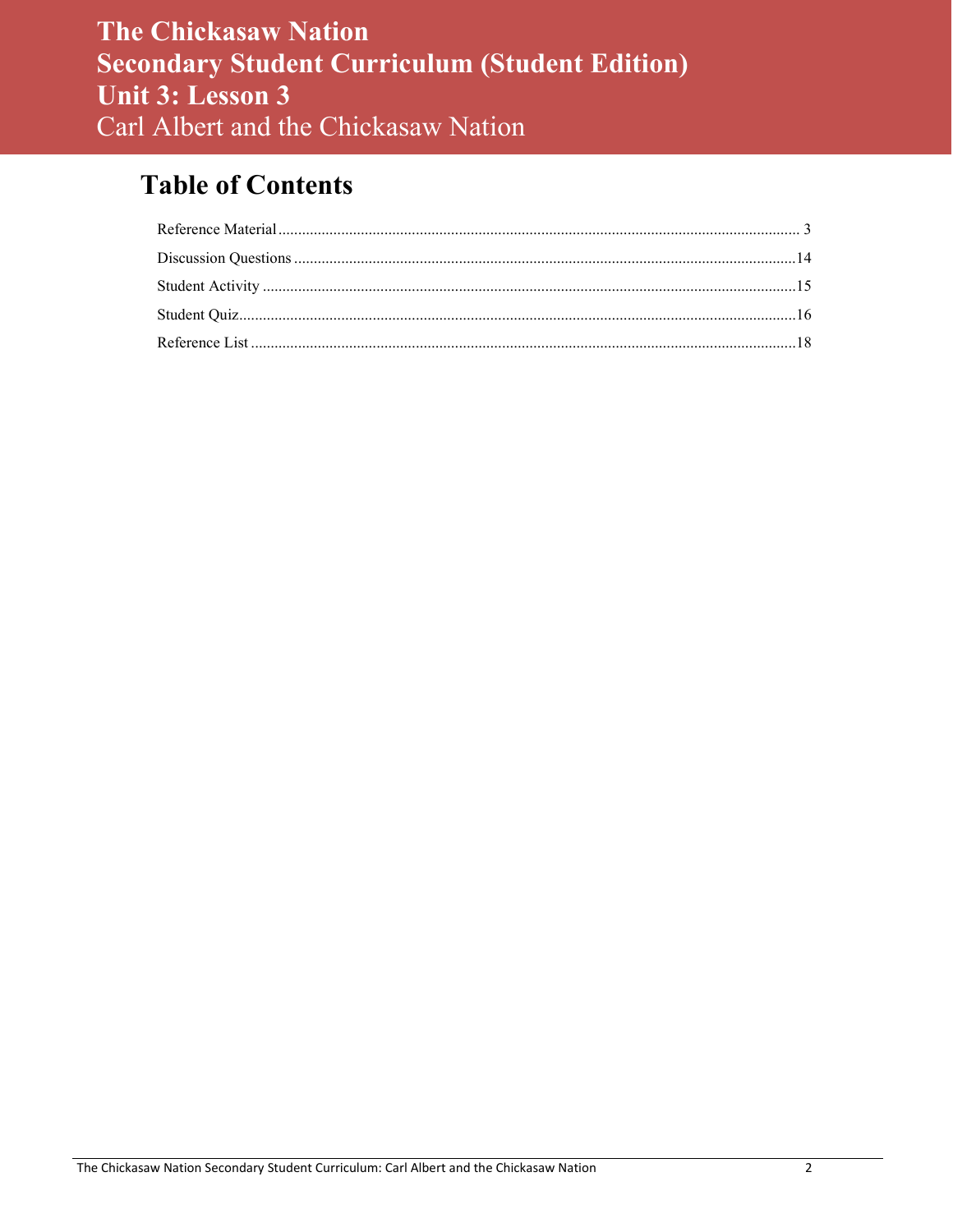#### <span id="page-2-0"></span>**Reference Material**

#### Biography of Carl Albert, former *Speaker of the U.S. House of Representatives*

Born May 10, 1908, in McAlester, Oklahoma, Carl Bert Albert was an Oklahoma State Representative from 1947-77 in the U.S. House of Representatives, served as the majority whip in 1955 and was the majority leader in 1962 (Kotlowski 17). Additionally, he served as the Speaker of the U.S. House of Representatives from 1971-76. During his political career in Washington Albert experienced some of the most difficult times in American history, including the Vietnam War (1955-75), the American Indian termination period (1953-68) and the assassination



Figure 1: Young Carl Albert posing for a picture. State Museum Collection. Margaret Lakey Collection. *Oklahoma Historical Society*.

of President John F. Kennedy (1963). While times were tough, Albert remained firm in his values and committed to the American people.

 Nicknamed the "Little Giant from Little Dixie" because of his short stature (5 feet 4 inches), Albert was born during a time in Oklahoma history when towns and cities were being established. The town of McAlester, named after J.J. McAlester, a storekeeper and trader to American Indians who opened the first commercial mine, was founded two years prior to Albert's birth (Albert and Goble 10). Coincidentally, Mr. J.J. McAlester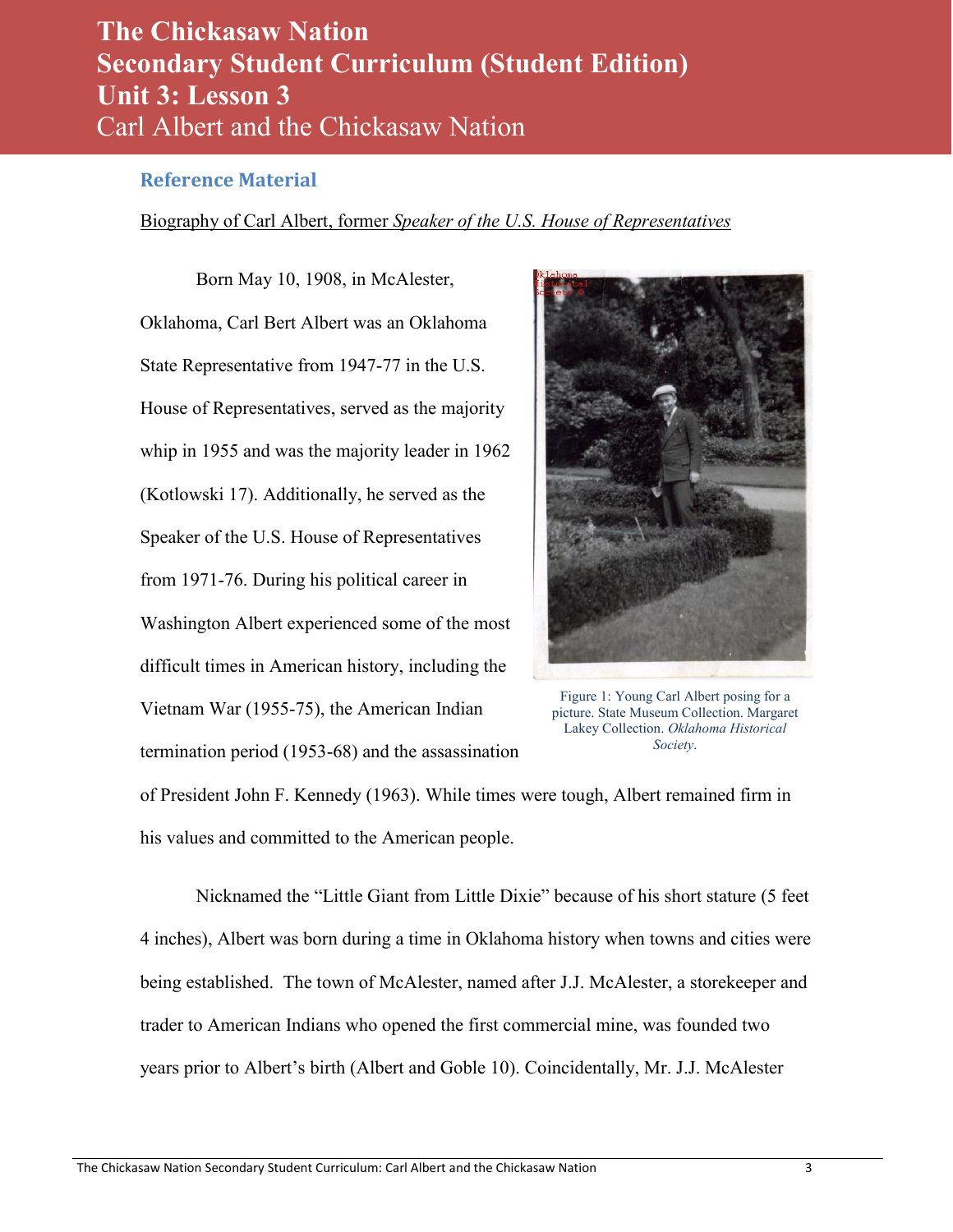married Ms. Rebecca Burney, a Chickasaw woman and sister to Benjamin Crooks

Burney, the elected governor of the Chickasaw Nation from 1878-80 (Allen).

Albert grew up with his family in a small, rural community northeast of

McAlester called Bug Tussle. Growing up in Bug Tussle provided Albert many unique



Figure 2: Carl Albert with his father and mother. Carl Albert Collection. *Oklahoma Historical Society*.

opportunities that would serve him well into adulthood. He assisted his family in working the fields, both before and after school. Collecting and hauling wood and water became a daily chore for Albert, as well as milking the cows,

chopping cotton, bailing hay and thrashing oats (Albert and Goble 23).

 During Albert's youthful days, Bug Tussle was a melting pot of families from different backgrounds and all walks of life. Because of this, Albert experienced a wide range of cultures and values. In the early 1900s, segregation was prominent throughout the state and country, and Albert quickly took notice of how different ethnic groups were treated. He felt segregation was unfair, unhuman and un-Christian (Albert and Goble 379). Knowing this, he did not let other's ideas about race dictate who he would befriend.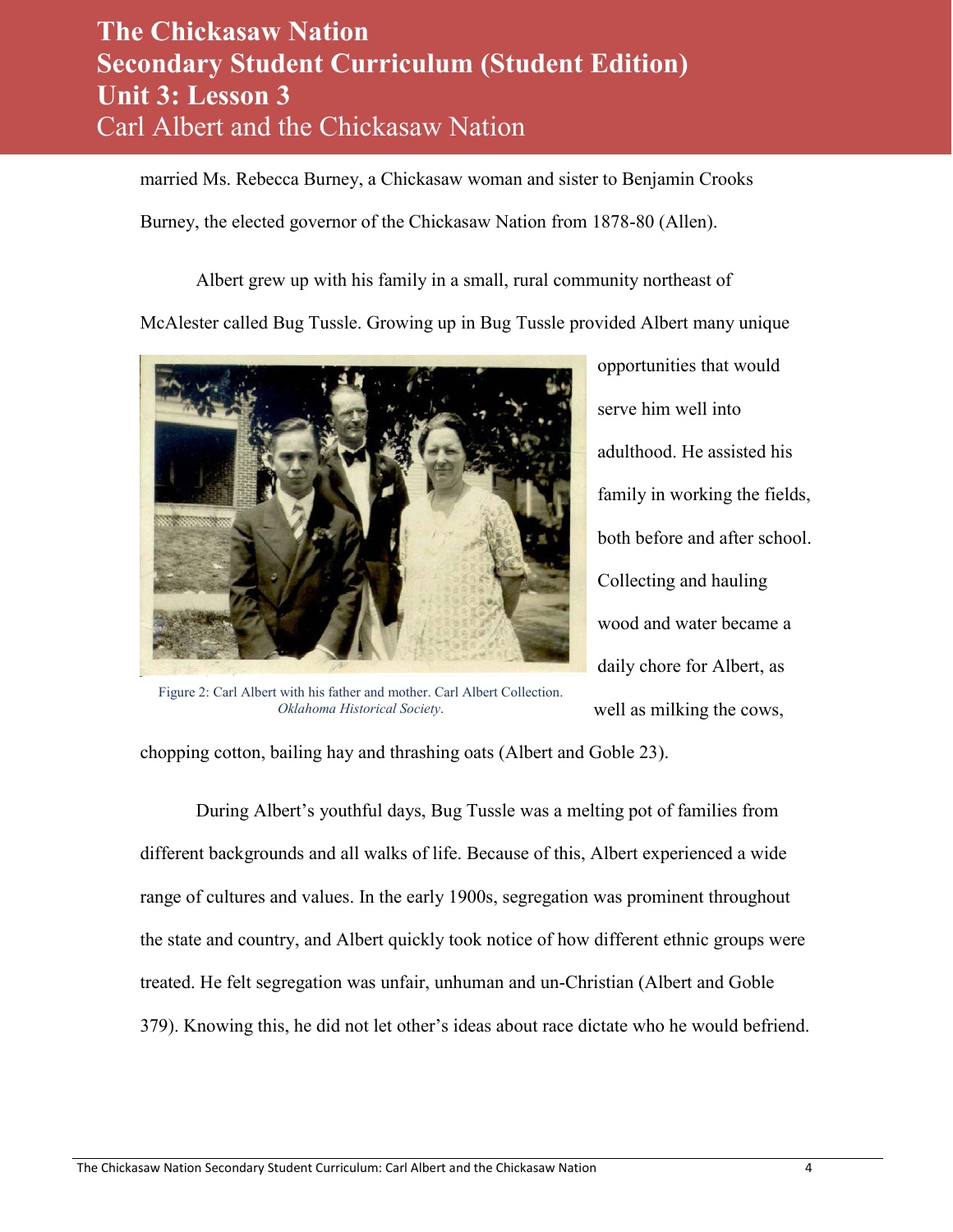Albert became good friends with Joe Thomas, a young African-American boy who lived nearby in Reams, Oklahoma, which was 1 mile across the pasture from Bug Tussle. Albert and Thomas, in addition to Thomas's siblings, developed a friendship that lasted their entire lives. Both Albert and Thomas walked to school together each day, and the two boys would eventually go in different directions—Albert went to the white school, while Thomas went to the black school (Albert and Goble 33). After witnessing the discrepancies between the schools, Albert made a pledge, "I promised myself that if I were ever in a position to do something about it, I would (Albert and Goble 34)."

Albert valued education from an early age, and he utilized educational opportunities to advance himself both personally and politically. Prior to graduating from McAlester High School in May 1927, Albert scholastically achieved the impossible for a "poor boy," as he often referred to himself (Albert and Goble 42). He was named class valedictorian, student body president, homeroom president, Golden M. club president and poetry club president (Albert and Goble 42).



Figure 3: Portrait of young Carl Albert. Carl Albert Collection. *Oklahoma Historical Society*.

In August 1927, Albert enrolled in classes at the University of Oklahoma (OU) and excelled. His oratory skills provided him the opportunity to travel, compete and interact with some of Oklahoma's earliest politicians and entrepreneurs. Albert graduated *Phi Beta Kappa* from OU in 1931, and then studied on a Rhodes scholarship at Oxford University in England, where he received two law degrees (Kotlowski 18). Shortly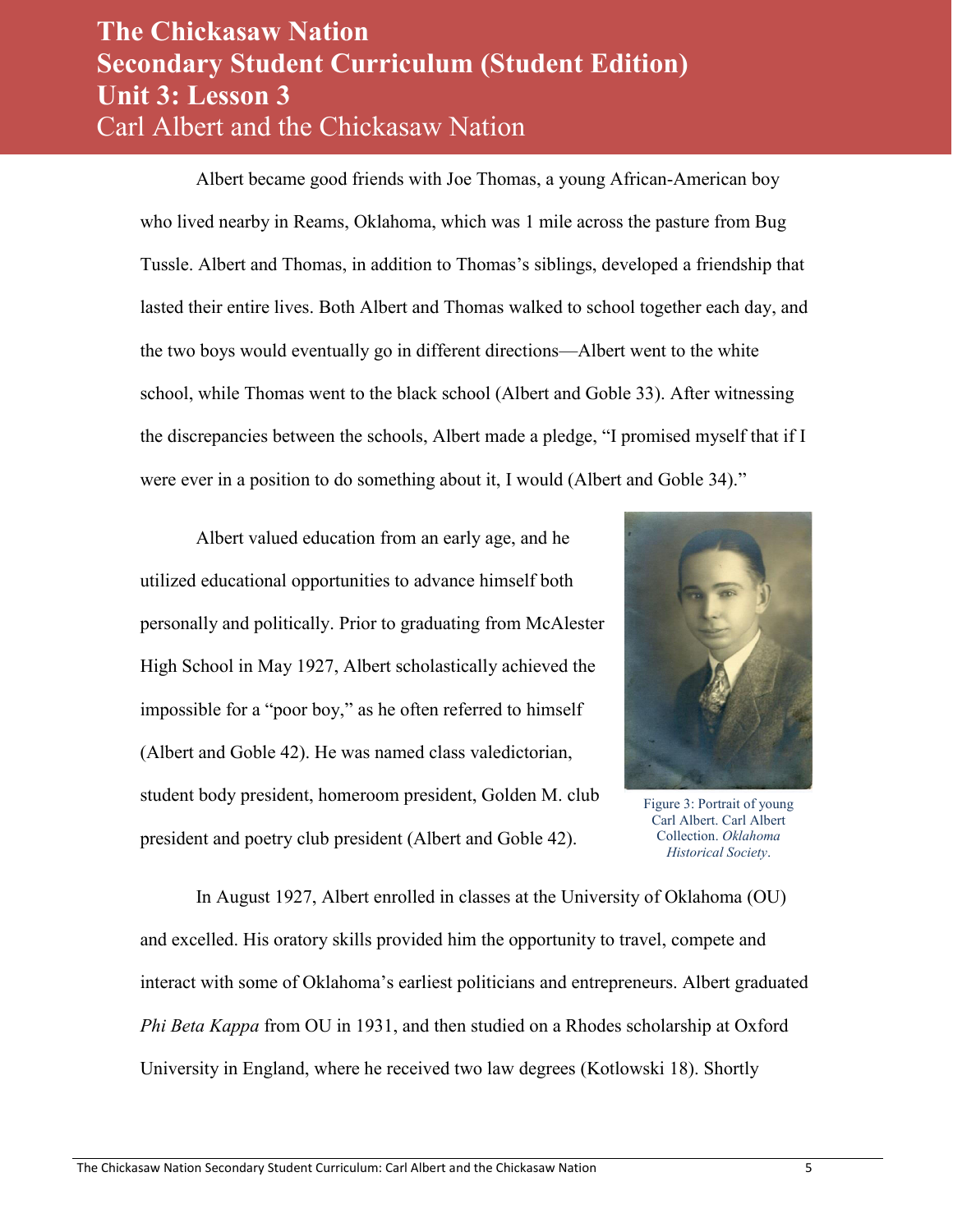thereafter, Albert served in the United States Army from 1941-46 and earned a Bronze Star for his service in World War II (Kotlowski 18). With every adventure of his life, he was always committed to serving others.

One year after serving in the army, Albert's political career began, and it would go on to span the era of American Indian termination, gradual assimilation and self-determination. The issues of American Indians were nothing new to Albert. The population of his home state was one-quarter American Indian, and his district, the Oklahoma Third, included the Chickasaw, Choctaw and Seminole tribes (Kotlowski 17-18).



Fig. 4: Carl Albert. Margaret Lakey Collection, State Museum. *Oklahoma Historical Society.*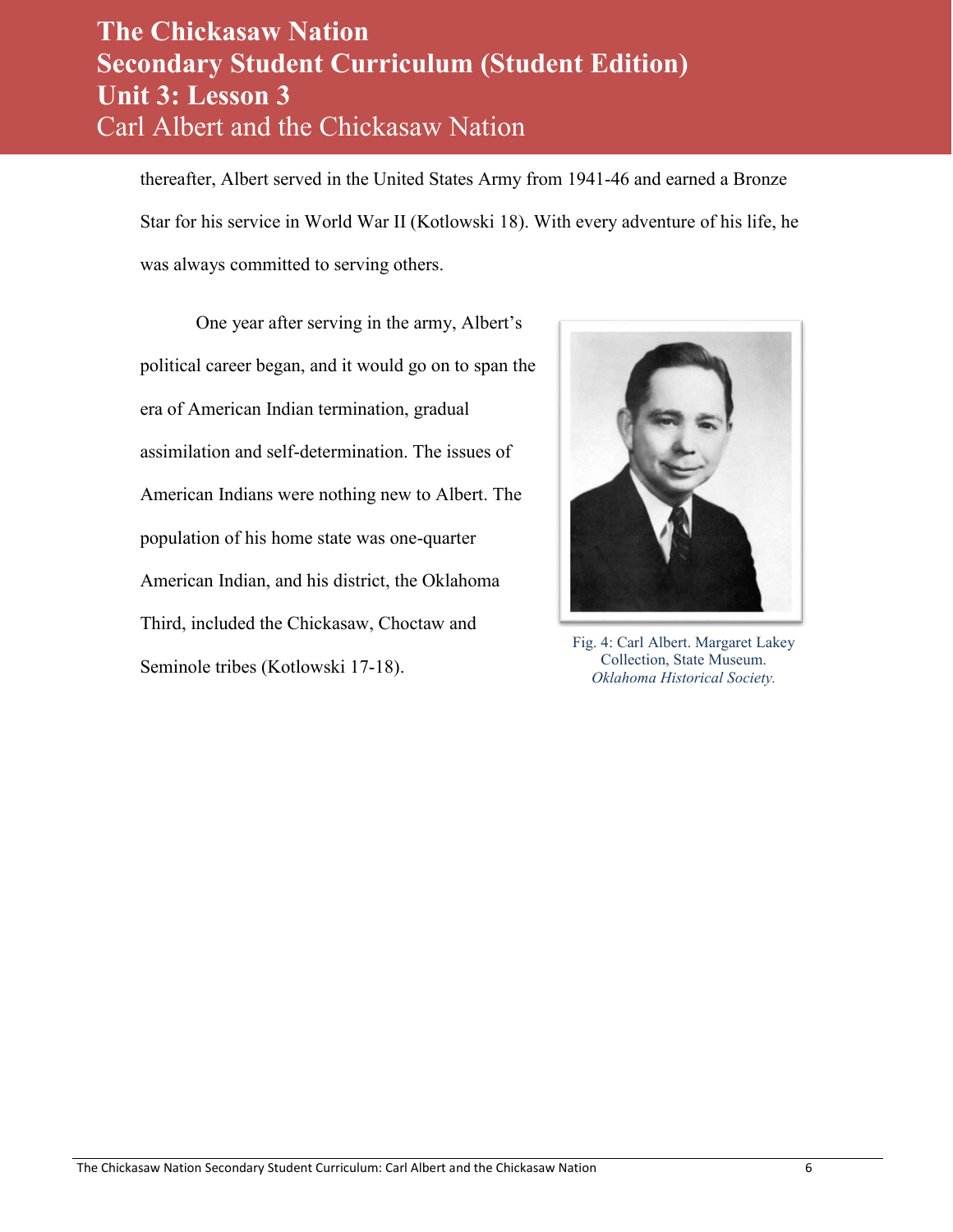#### Carl Albert and the Chickasaw Nation

 The United States began to shift their ideals toward American Indians and selfdetermination, the process of tribal nations forming their own governments, between 1945 and 1975 (Kotlowski 17). Prior to this, the United States aggressively worked to assimilate all American Indians into the American culture. Albert intently listened to his American Indian counterparts as they urged the politicians to dismiss termination, or the loss of official recognition by the U.S. government. Instead, Albert asked the federal government to relinquish the stronghold they had on tribes, thereby ensuring tribal autonomy and self-governance. Albert was known for eagerly listening to both colleagues and his constituents (*voting members*), and he leaned toward the side of President Richard Nixon's support for American Indians.



Fig. 5: Speaker Carl Albert, right, and Vice President Spiro Agnew, left, applaud President Richard Nixon during the State of the Union address on January 22, 1972. Collection of the U.S. House of Representatives, Photography Collection. *Oklahoma Historical*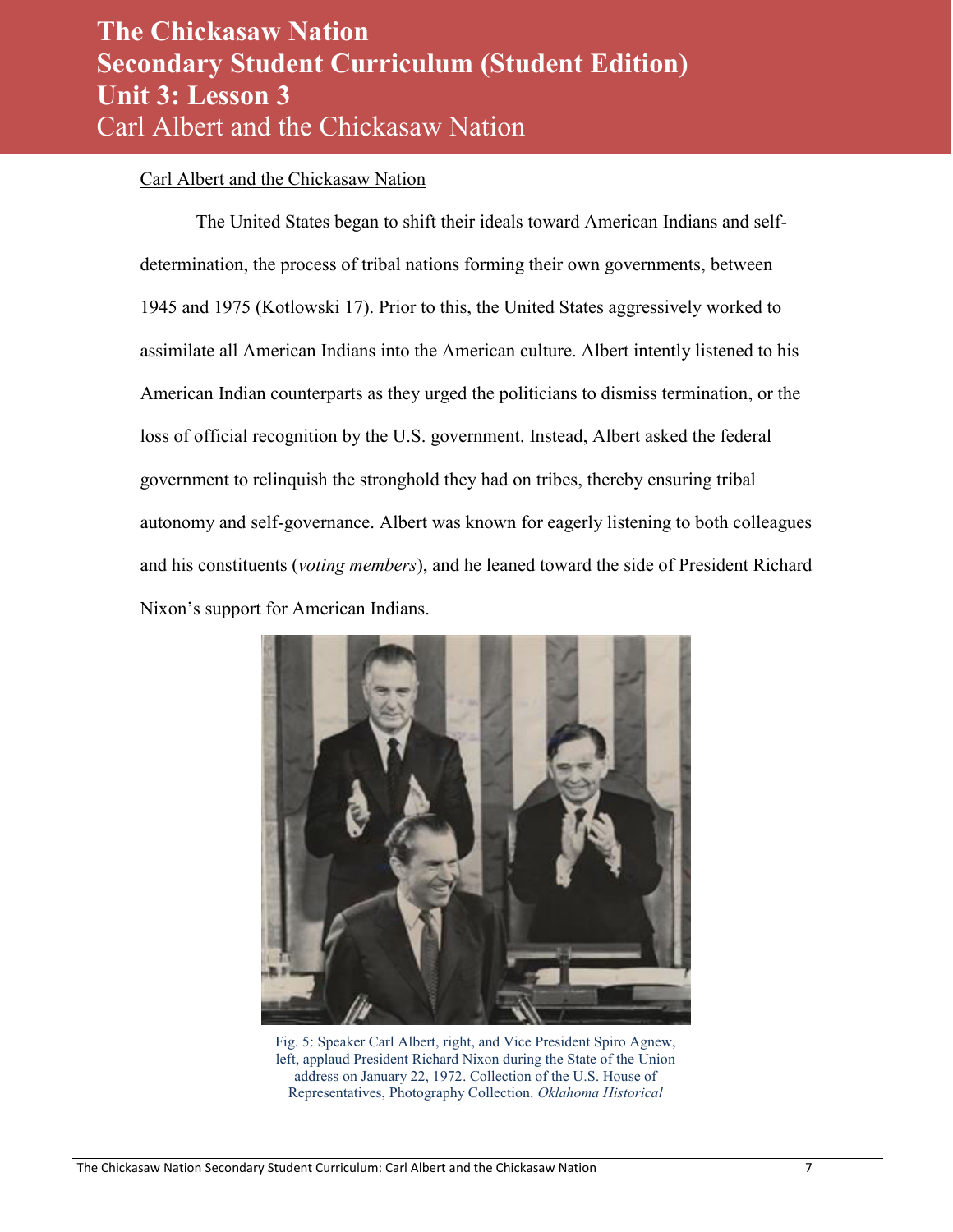On July 8, 1970, President Nixon aggressively spoke to Congress regarding the health and well-being of American Indians. Specifically, his message singled out the idea of terminating tribes. Nixon, along with other American leaders, including Albert, worked to promote self-determination without termination. Nixon argued to Congress that they couldn't deny American Indians their rights as guaranteed to them by treaty and law, any more than they could deny the rights of any other American citizen (Morgan 4). At this time, the Chickasaw Nation, along with many other American Indian tribes in Oklahoma and throughout the United States, lacked access to quality health care and other services promised to them through treaty obligations. Nixon addressed members of Congress, stating:

I believe that both of these policy extremes are wrong. Federal termination errs in one direction. Federal paternalism errs in the other. Only by clearly rejecting both of these extremes can we achieve a policy which truly serves the best interests of the Indian people. Self-determination among the Indian people can and must be encouraged without the threat of eventual termination. In my view, in fact, that is the only way that self-determination can effectively be fostered. …It is a new and balanced relationship between the United States government and the first Americans that is at the heart of our approach to Indian problems. And that is why we now approach these problems with new confidence that they will successfully be overcome (Office of the Federal Register, 1970, p. 576).

During this time, a representative of the Chickasaw Nation was appointed by the President of the United States. Overton James was appointed governor, and he aggressively worked with other Chickasaw leaders to provide access to quality health care for Chickasaws. A new grassroots movement emerged within the Chickasaw Nation, one that was actively working against termination-era policies. Many Chickasaw activists, ministers and citizens, including Overton James, Jess and Sadie Humes, Jonas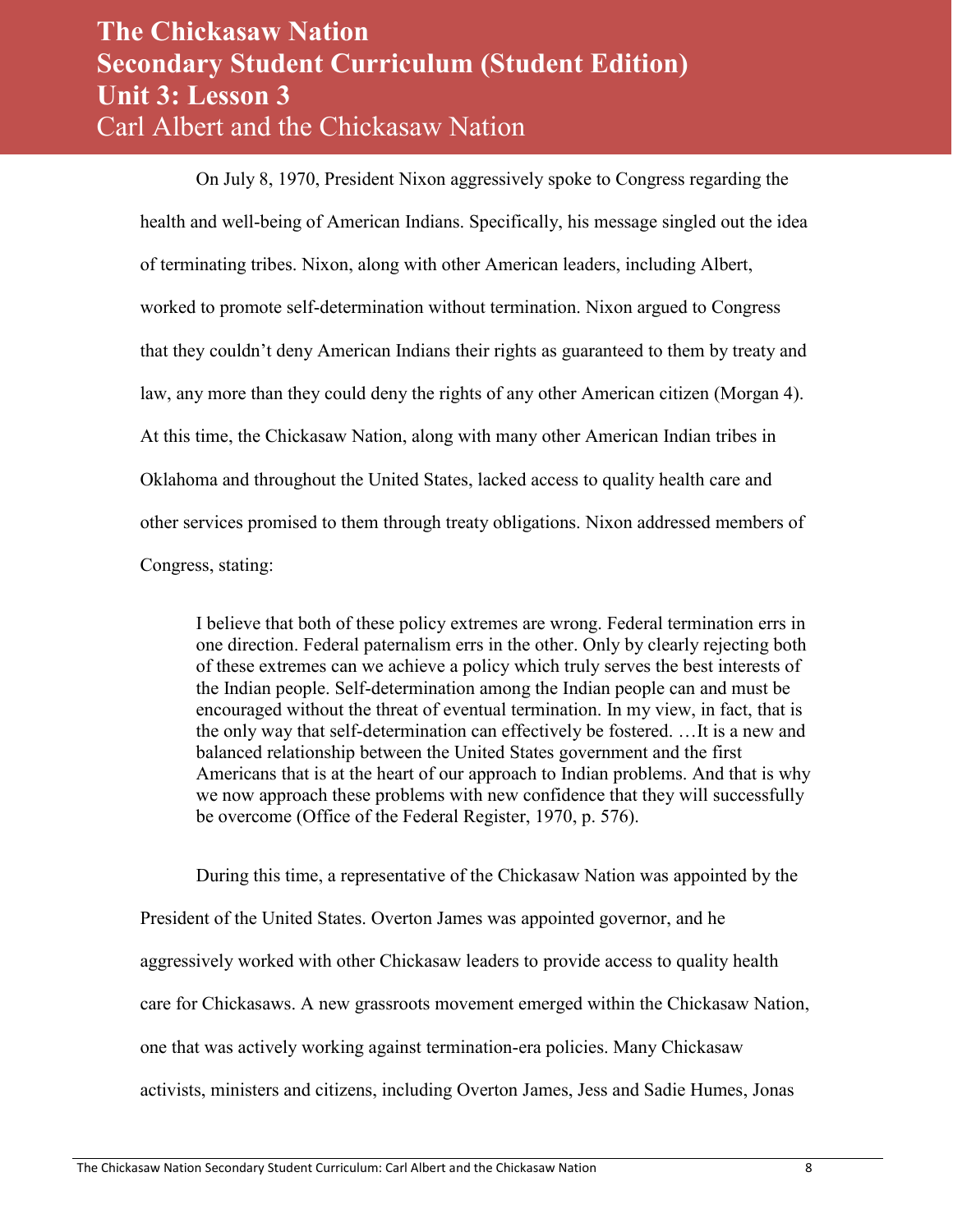Imotichey, Abijah Colbert and Mary Stone McClendon (*Ataloa*), worked to gain cooperation from the federal government and to seek greater access to health care (Morgan 5). In 1968, voices of Gov. James and other Chickasaw leaders were heard, and the Indian Health Services (IHS) opened the first health care facility within the Chickasaw Nation boundaries—the Chickasaw Nation Tishomingo Health Clinic, located in Tishomingo, Oklahoma.

While the newly opened clinic in Tishomingo was successful, the demand for health services exceeded the clinic's capabilities. This concern was identified, and Albert, Gov. James and other Chickasaw leaders worked tirelessly to address it. In 1973, Gov. James led the way in winning a competitive proposal to locate a new IHS hospital inside the Chickasaw Nation (Morgan 6). The hospital was a huge step forward for the Chickasaw Nation and its citizens and launched three decades of steady



Fig. 6: Gov. Overton James and Speaker Carl Albert. *Chickasaw Nation Collections.*

industry and enterprise that have significantly transformed the economy and culture within the boundaries of the Chickasaw Nation (Morgan 6). The tribe's response to their citizens remains a testament to the mission of the Chickasaw Nation—to enhance the overall quality of life of the Chickasaw people.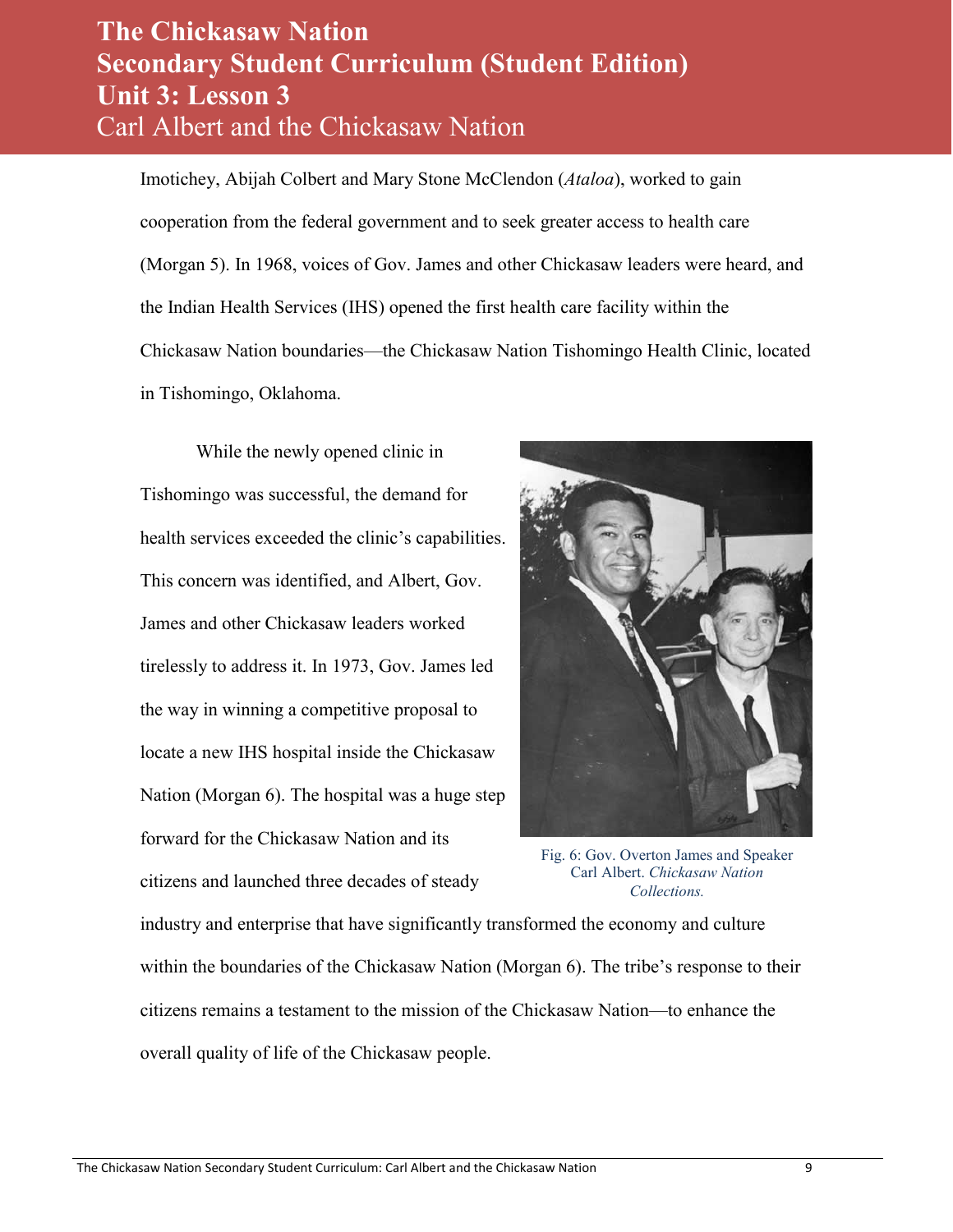On June 14, 1980, the Carl Albert Indian Health Facility, located in Ada,

Oklahoma was dedicated. The hospital was named for Albert in honor of his commitment

to and advocacy for the Chickasaw Nation, its citizens and heritage. Among those on

hand for the dedication ceremony were Gov. James, Albert, his successor Congressman Wes Watkins and Dr. Emery Johnson, IHS director. It was announced that the new hospital would serve approximately 50 inpatients and 175 outpatients daily, or about 25,000 to 30,000 American Indians annually living within a 50-mile radius of Ada. Aside from the dignitaries, there were several



Fig. 7: Speaker Carl Albert, middle, and Gov. Overton James, right, during the dedication ceremony of the Carl Albert Indian Health Facility on June 14, 1980. *Chickasaw Nation Collections*.

groups who celebrated the long-awaited dedication. These included tribal employees and Chickasaw citizens, as well as American Indians from other tribes living within and around the Chickasaw Nation. For Indian Country and the Chickasaw Nation, greater health services had instantaneously improved.

The cooperation and support from Albert to the Chickasaw Nation and Indian Country is a testament to his character, which was established 72 years prior in a small, rural town called Bug Tussle. In one of his last public speeches, Albert remarked on the changing times and how pleased he was with the progression in public policy and greater opportunities for all. Speaking at the funeral of his dear childhood friend Joe Thomas in 1987, Albert remarked, "I told Joe's family how happy I was that Joe Thomas and I had lived long enough to see it [segregation] end and how glad I was that Joe's grandchildren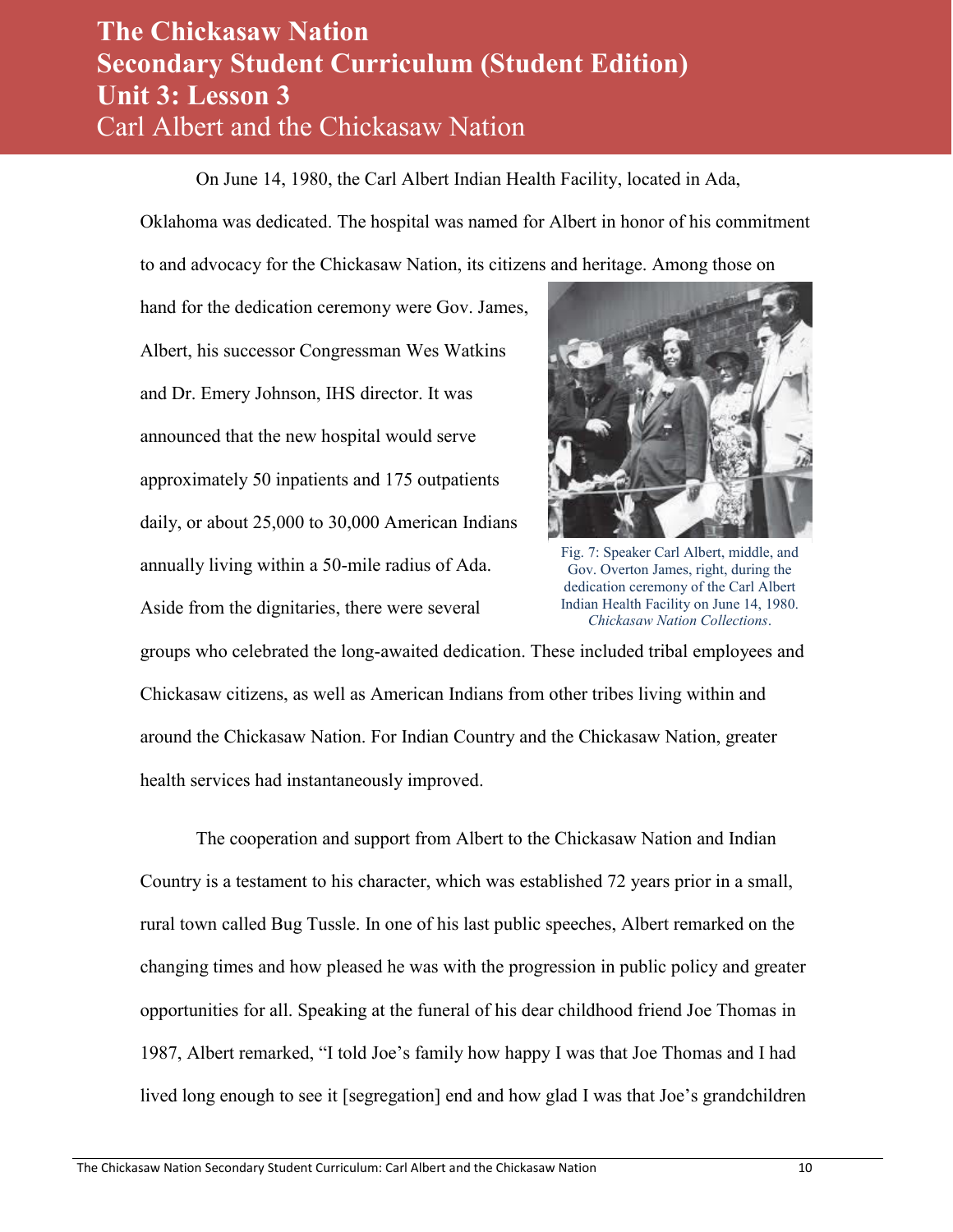would have a better chance. I told them that I was thankful they had given me the chance to help make that true" (Albert and Goble 379).



Figure 8: Speaker Carl Albert and childhood friend Joe Thomas's daughter, Gloria Thomas-Wyatt, pose for a picture.

Dole, Tip O'Neill and James Roosevelt.

Albert indeed helped make that dream come true in 1962, when Thomas's daughter, Gloria Thomas-Wyatt, left segregated McAlester and moved to Washington to pursue a college education. Albert provided Wyatt the opportunity to work in the U.S. House of Representatives. There, he mentored Wyatt on public policy, and she attended joint sessions of Congress with President Lyndon B. Johnson and spoke often with members of Congress such as Gerald Ford, Morris Udall, Bob

Joe Thomas and his family played an important role in the way Albert viewed the existing racism. Albert's leadership contributed to the passage of the Civil Rights Act of 1964, which outlawed major forms of discrimination against African Americans, women and other individuals of color, including racial segregation. The dark days of segregation and racism that plagued the United States and Albert's hometown of McAlester was now outlawed. The unfair, unhuman and un-Christian acts of segregation had come to an end, and Albert, Thomas and their families lived to see the historic legislation that helped change the world forever.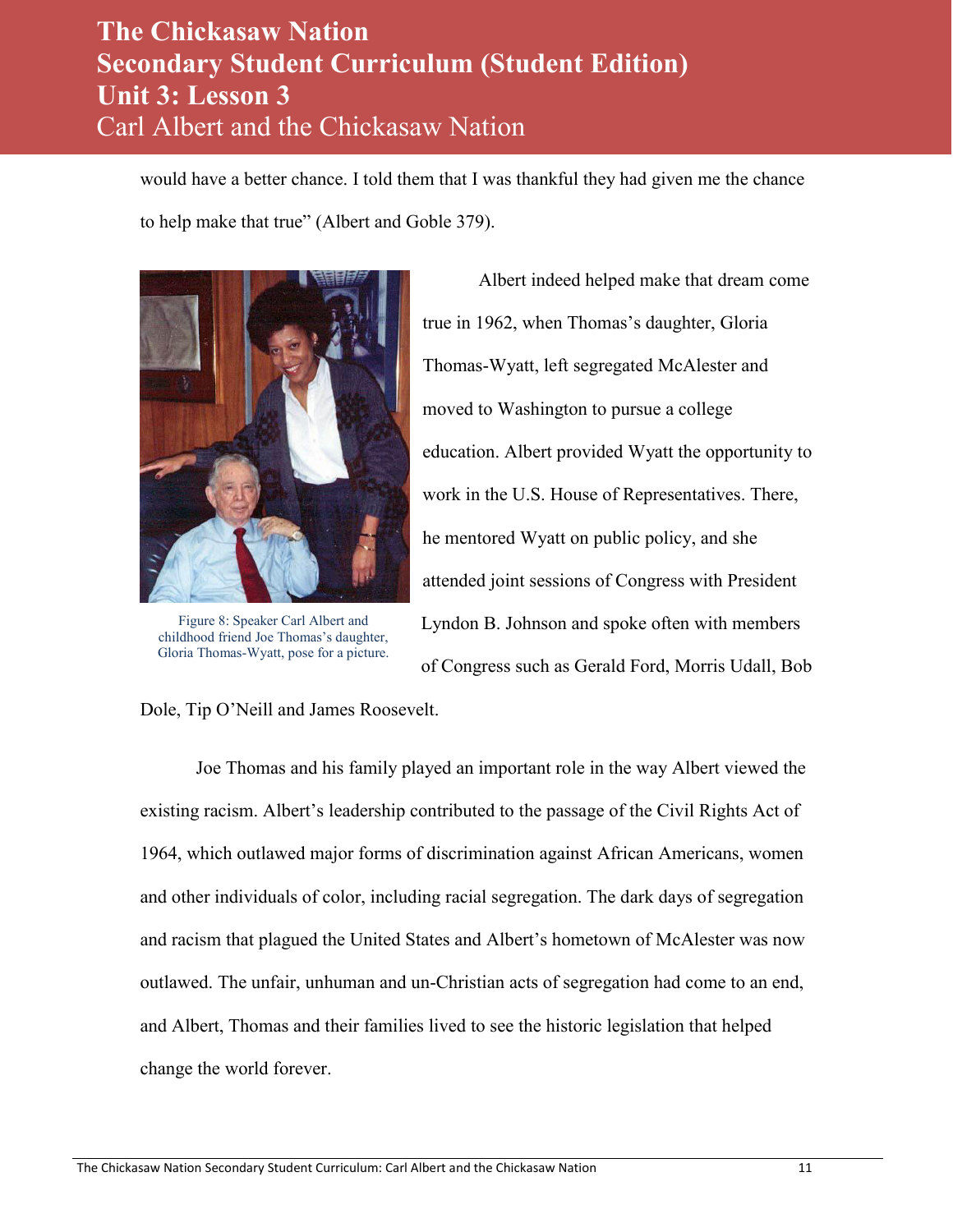#### Carl Albert's Legacy to the Chickasaw Nation

Continuing the mission to enhance the overall quality of life of the Chickasaw people, the Chickasaw Nation opened the doors to the new Chickasaw Nation Medical Center on July 19, 2010. The new facility encompassed a 370,000 square-foot, state-ofthe-art health care facilty, almost triple the size of the Carl Albert Indian Health Facility. Health care remains at the forefront of improving the lives of all Chickasaw people. Current Chickasaw Nation Governor Bill Anoatubby and Chickasaw leaders boldly continue to advocate and demand quality health care for Chickasaws and other American Indians. The visionary legacy of quality care continues to improve the lives of Chickasaws.

On November 17, 2015, the old Carl Albert Indian Health Facility building was renamed the Carl Albert Service Center (CASC). The CASC is dedicated to the training and education of Chickasaw employees and citizens. The revitalized building is a testimony to Albert's respect and love of education. His remarkable passion and leadership continues to positively influence Chickasaw lives today.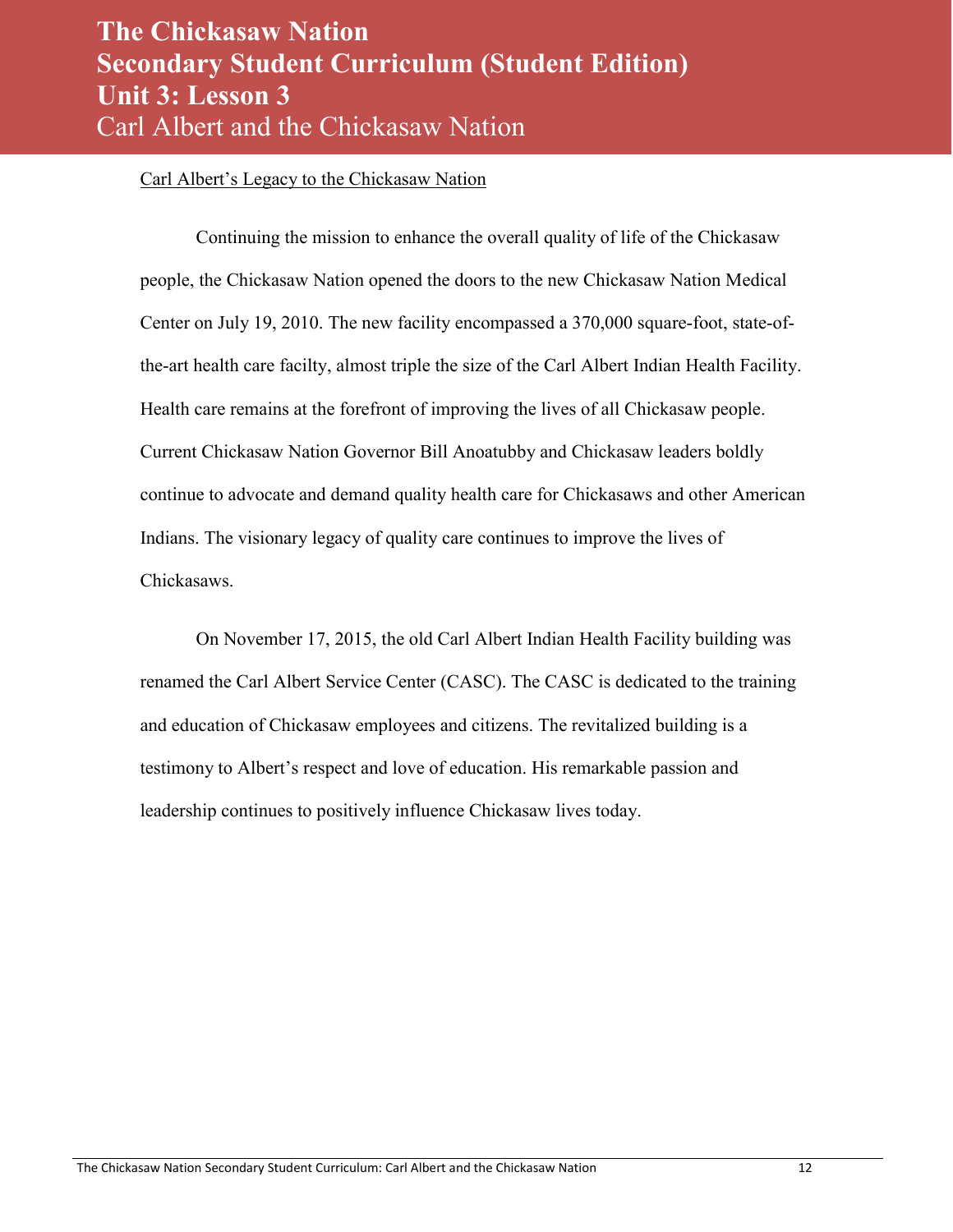

Fig. 9: Chickasaw Nation Gov. Bill Anoatubby, center, is joined by tribal officials during the ribbon cutting ceremony of the Carl Albert Service Center, formerly the Carl Albert Indian Health Facility, on November 17, 2015. *Chickasaw Nation Collections*.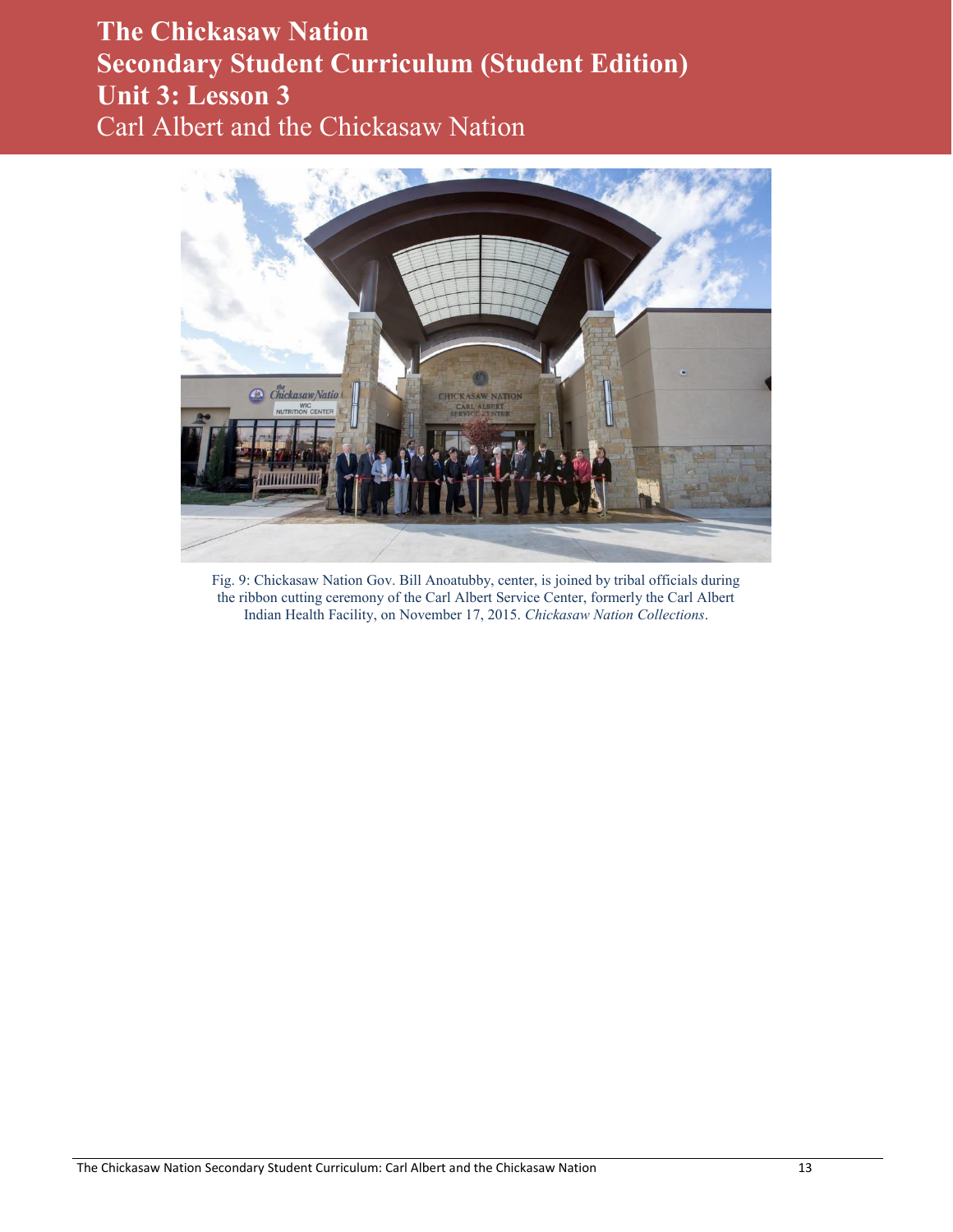#### <span id="page-13-0"></span>**Discussion Questions**

1. Where did Carl Albert grow up, and how did he get the nickname "Little Giant from Little Dixie?"

2. What unique opportunities were presented to Albert as a child living in Bug Tussle?

3. Do you think Albert's friendship with Joe Thomas motivated his support and encouragement of quality and accessible health care for the Chickasaw people?

4. Why was President Nixon's 1970 speech to Congress important for the Chickasaw Nation?

5. What did the dedication of the Carl Albert Indian Health Facility mean to the Chickasaw people?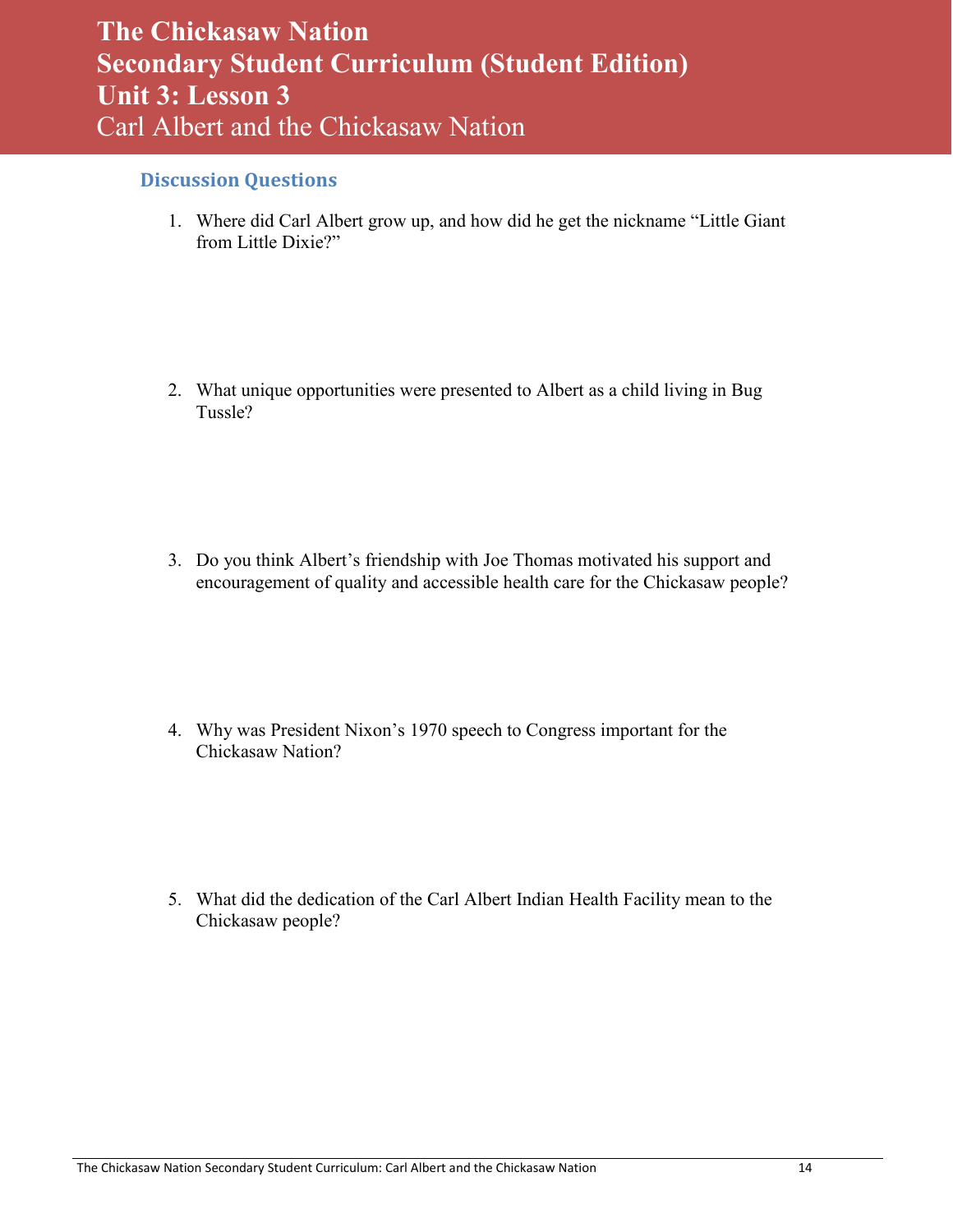#### <span id="page-14-0"></span>**Student Activity**

Using the space below or a separate sheet of paper, prepare an essay that outlines the challenges presented to both Carl Albert and the Chickasaw Nation during the termination era. Be sure to indicate what termination for American Indian tribes was and reference President Nixon's 1970 speech that outlines the need for American Indian tribes having a balanced relationship with the federal government. Your essays should consist of three or more paragraphs with no less than five sentences per paragraph.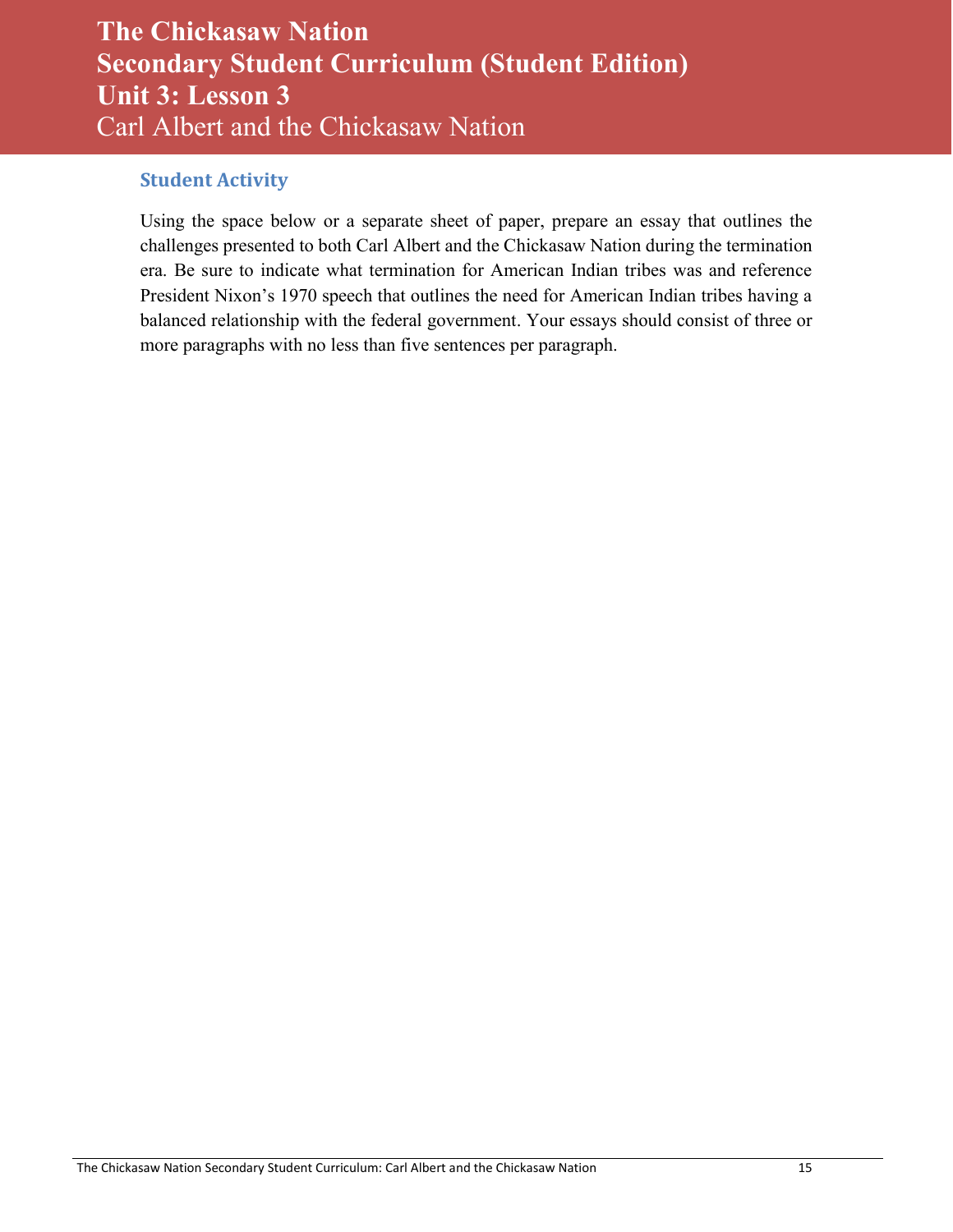#### <span id="page-15-0"></span>**Student Quiz**

Complete the quiz below.

- 1. What was Carl Albert's nickname?
	- a. Little Giant from Big Dixie
	- b. Big Giant from Little Dixie
	- c. Little Giant from Little Dixie
	- d. Little Carl from Bug Tussle
- 2. Where was Carl Albert born?
	- a. Bug Tussle, Oklahoma
	- b. McAlester, Oklahoma
	- c. Washington D.C.
	- d. Ada, Oklahoma
- 3. What does sovereignty mean for tribal nations?
	- a. The right to bear arms.
	- b. The right to an attorney.
	- c. The right to govern themselves.
	- d. Voting members.
- 4. What university did Albert attend after high school?
	- a. University of Oklahoma
	- b. Oklahoma State University
	- c. Oral Roberts University
	- d. East Central University
- 5. What university did Albert get his two law degrees from?
	- a. University of Oklahoma
	- b. Oklahoma State University
	- c. Oxford University
	- d. East Central University
- 6. What was the American Indian population of Albert's home state when he served as an Oklahoma State Representative?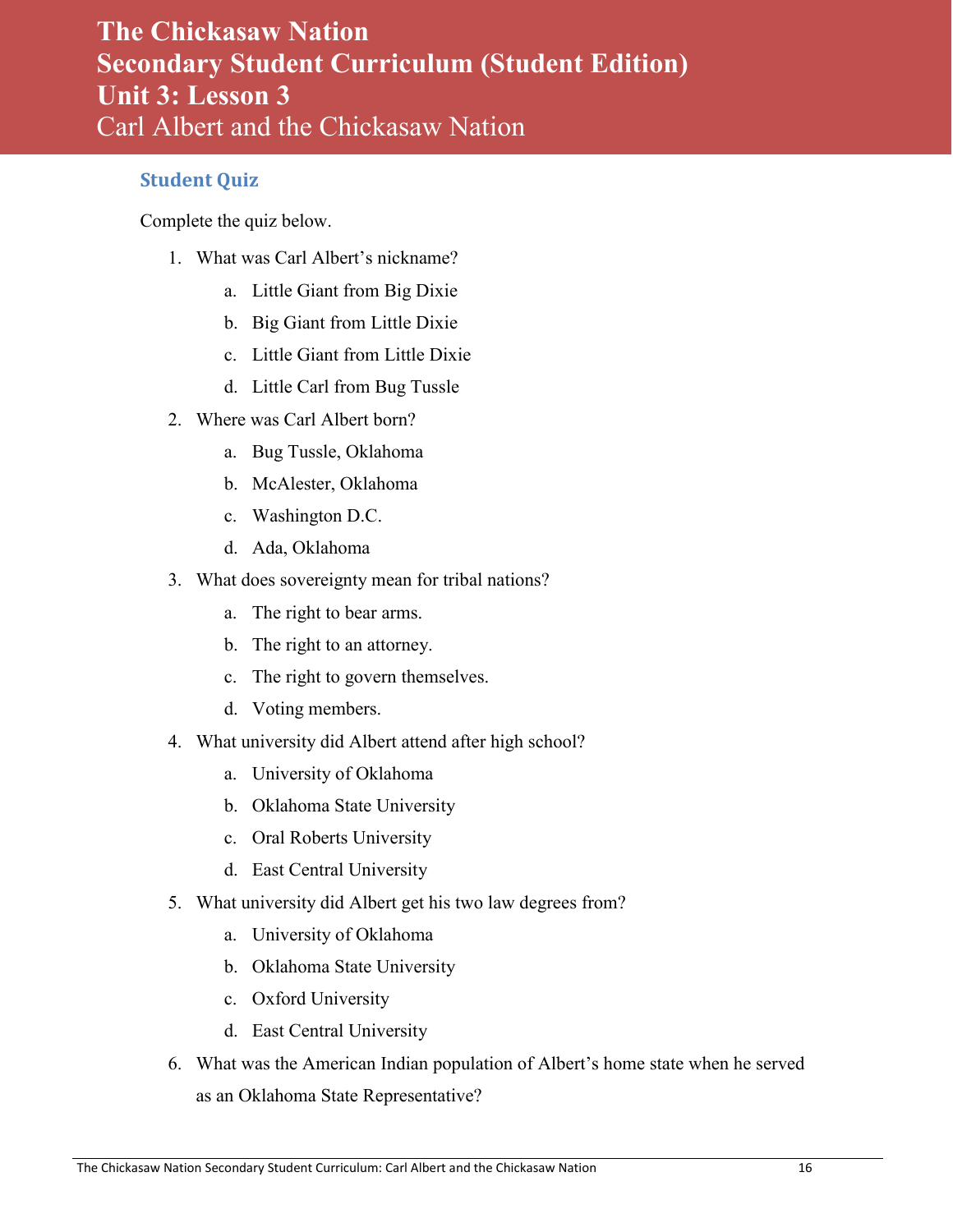- a. One-half
- b. One-fourth
- c. Two-thirds
- d. Four-fourths
- 7. What president aggressively spoke to Congress regarding the health and wellbeing of American Indians on July 8, 1970?
	- a. President Barack Obama
	- b. President Bill Clinton
	- c. President Richard Nixon
	- d. President Jimmy Carter
- 8. Which Chickasaw Nation Governor led the way in winning a competitive proposal to locate a new Indian Health Service hospital inside the Chickasaw Nation?
	- a. Gov. Douglas H. Johnston
	- b. Gov. Palmer S. Mosely
	- c. Gov. E.B. "Hugh" Maytubby
	- d. Gov. Overton James
- 9. The Carl Albert Indian Health Facility was dedicated on what date?
	- a. June 12, 1978
	- b. June 12, 1980
	- c. June 14, 1980
	- d. June 14, 1978
- 10. What is the current name of the former Carl Albert Indian Health Facility building?
	- a. Carl Albert Service Center
	- b. Chickasaw Nation Medical Center
	- c. Chickasaw Cultural Center
	- d. Chickasaw National Capitol Building